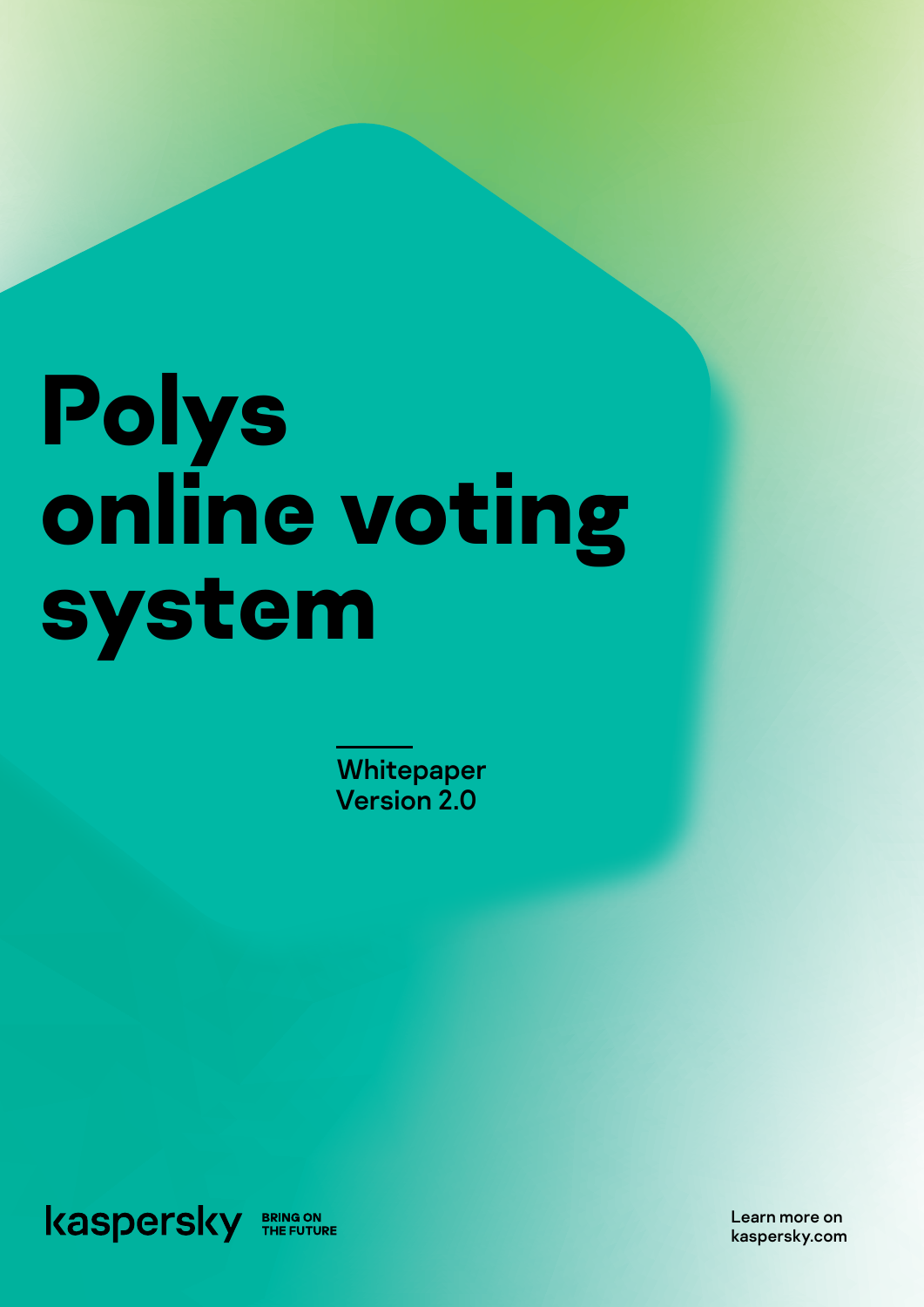# **Abstract**

Online voting is a trend that's gaining momentum in modern society. It has great potential to decrease organizational costs and increase voter turnout. It eliminates the need to print ballot papers or open polling stations – voters can cast their vote from wherever there is an internet connection. Despite these benefits, online voting solutions are viewed with a great deal of caution because they introduce new threats, and a single vulnerability can lead to large-scale manipulations of votes.

The concept of online voting has been studied for decades and many techniques have been developed that, to a certain extent, solve the problems of building online voting systems. However, most solutions offer a trade-off between the desired properties and the important task of building a system that works transparently for everyone, where every process can be audited and verified. Our voting system solution uses state-of-the-art techniques for achieving the desired properties and relies on blockchain technology for providing maximum verifiability for all system users.

> Problems and solutions of building online voting systems

Whether we are talking about traditional paper-based voting, voting via digital voting machines or an online voting system, several conditions need to be satisfied:

- Eligibility: only legitimate voters should be able to take part in voting;
- Unreusability: each voter can vote only once;
- Privacy: no one except the voter can obtain information about the voter's choice;
- Fairness: no one can obtain intermediate voting results;
- Soundness: invalid ballots should be detected and not taken into account during tallying;
- Completeness: all valid ballots should be tallied correctly.

Below we give a brief overview of the solutions for satisfying these properties in online voting systems.

The solution to the issue of eligibility is rather obvious: in order to take part in online voting, voters need to identify themselves using a recognized identification system, and the identifiers of all legitimate voters need to be added to the list of participants. But there are threats: firstly, all modifications made to the participation list need to be checked so that no illegitimate voters can be added, and secondly, the identification system should be both trusted and secure, so that a voter's account cannot be stolen or used by an intruder. Building such an identification system is a complex task in itself. However, because this sort of system is necessary in a wide range of other contexts, especially related to digital government services, we believe it is best to use an existing identification system, and the question of creating one is beyond the scope of our work.

At first glance, implementing unreusability may seem straightforward – when a voter casts his/her vote, all that needs to be done is to place a mark in participation list, and don't allow him/her to vote a second time. But privacy needs to be taken into consideration, so providing both unreusability and voter anonymity is tricky. Moreover, it may be necessary to allow the voter to re-vote, and this makes the task even more complex. A brief overview of unreusability techniques will be provided below in conjunction with the overview on implementing privacy.

Privacy in the context of online voting means that no one except the voter knows how a participant has voted. Achieving this property mostly relies on one (or more) of the following techniques: blind signatures, homomorphic encryption and mix-networks. Blind signature is a method of signing data when the signer doesn't know what exactly he/she is signing. This is achieved by using a blinding function so that blinding and signing functions are commutative – *Blind(Sign(message)) = Sign(Blind(message))*. The requester blinds (applies blinding function to) his/her message and sends it for signing. After obtaining a signature for a blinded message, he/she uses his/her knowledge of blinding parameters to derive a signature for an unblinded message. Blind signatures mathematically prevent anyone except the requester from linking a blinded message and a corresponding signature pair with an unblinded one.

**Eligibility Unreusability Privacy Fairness Soundness Completeness** 

Blind signature is a method of signing data when the signer doesn't know what exactly he/she is signing.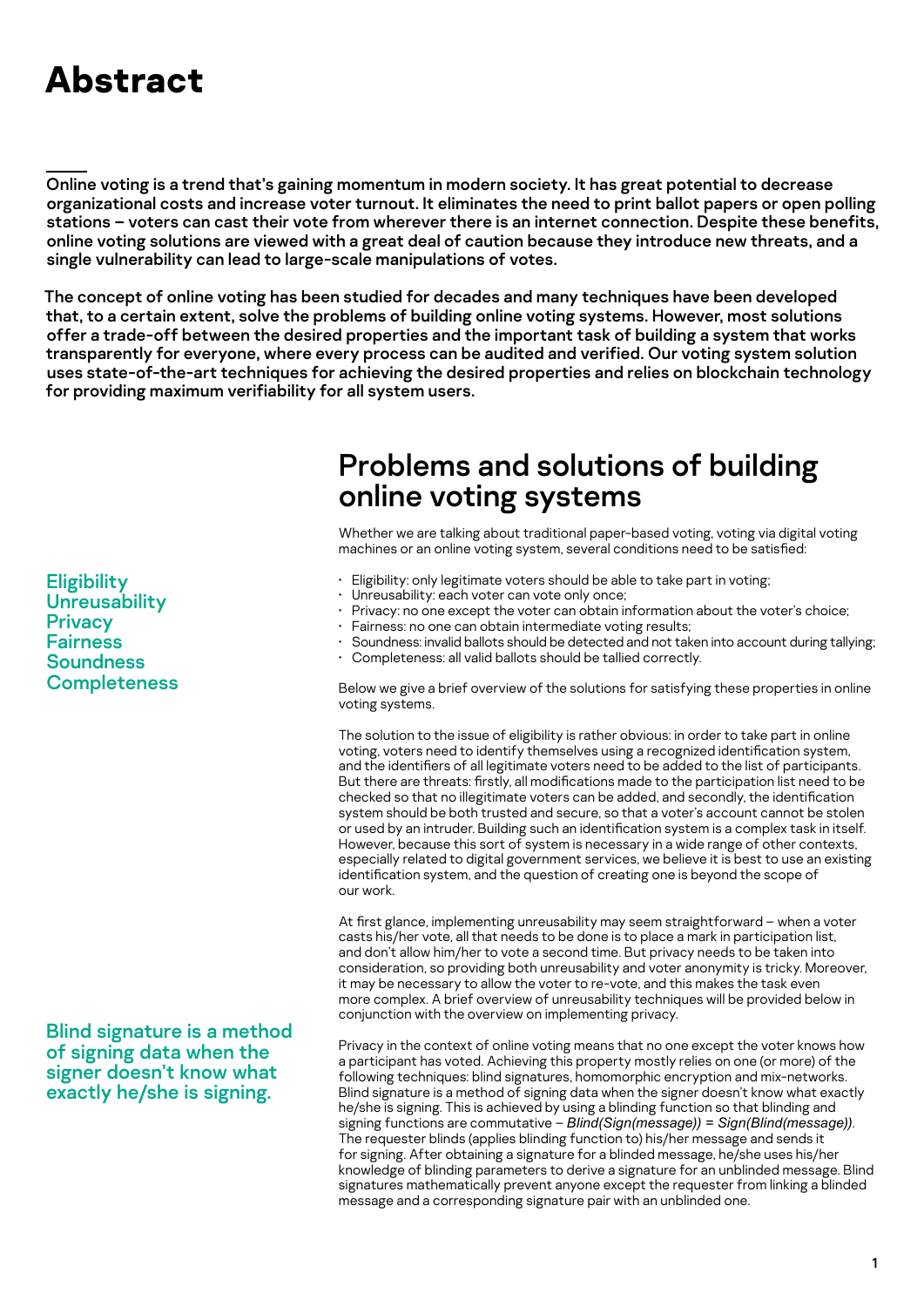Many online voting protocols have evolved from scheme proposed by Fujioka, Okamoto and Ohta in 1992.

Homomorphic encryption is a form of encryption that allows mathematical operations to be performed on encrypted data without decryption.

The voting scheme proposed by Fujioka, Okamoto and Ohta in 1992, uses blind signature as follows: an eligible voter blinds his ballot and sends it to the validator. The validator verifies that the voter is allowed to take part in voting, signs the blinded ballot and returns it to the voter. The voter then derives a signature for the unblinded ballot and sends it to the tallier, and the tallier verifies the signature of the validator before accepting the ballot.

Many online voting protocols have evolved from this scheme, improving usability (in the original scheme the voter had to wait till the end of the election and send a ballot decryption key), allowing re-voting or implementing coercion resistance. The main threat here is the power of the signer: there must be a verifiable log of all emitted signatures; this information logically corresponds to the receiving of a ballot by the voter, so it should be verified that only eligible voters receive signatures from the signer. It should be also verifiable that accounts of voters who are permitted to vote but have not taken part in voting are not utilized by an intruder. To truly break the link between voter and ballot, the ballot along with the signature needs to be sent through an anonymous channel.

Homomorphic encryption is a form of encryption that allows mathematical operations to be performed on encrypted data without decryption, for example, addition *Enc(a) + Enc(b) = Enc(a + b)*; or multiplication *Enc(a) \* Enc(b) = Enc(a \* b)*. In the context of online voting, additive homomorphic encryption allows us to calculate the sum of all the voters' choices before decryption.

It is worth mentioning here that multiplicative homomorphic encryption can generally be used as additive. For example, if we have choices x and y and multiplicative homomorphic encryption, we can select a value g and encrypt exponentiation: *Enc(g<sup>x</sup>)* \* *Enc(g<sup>y</sup>)* = *Enc(g<sup>(x+y)</sup>)*.

Homomorphic encryption can be used to obtain various properties necessary in an online voting system; with regards to privacy, it is used so that only the sum of all the choices is decrypted, and never each voter's choice by itself. Using homomorphic encryption for privacy implies that decryption is performed by several authorities so that no one can obtain the decryption key; otherwise, privacy will be violated.

It is usually implemented with a threshold decryption scheme. For instance, let's say that we have *n* authorities. To decrypt a result we need *t* of them, *t <= n*. The protocol assumes that each authority applies its part of the key to the sum of the encrypted choices, and after *t* authorities perform this operation, we get the decrypted total sum of choices. In contrast to the blind signature scheme, no anonymous channel between voter and system is needed, but privacy relies on trust in the authorities: if a malicious agreement is reached, all voters can be deanonymized.

Mix-networks also rely on the distribution of trust, but in another way. The idea behind a mix-network is that voters' choices go through several mix-servers that shuffle them and perform an action – either decryption or re-encryption, depending on mix-network type. In a decryption mix-network each mixing server has its own key, and the voter encrypts his/her choice like an onion, so that each server will unwrap its own layer of decryption. In re-encryption mix-networks each mix server re-encrypts the voters' choices.

There are a lot of mix-network proposals, and reviewing all their properties is beyond the scope of this paper. The main point regarding privacy here is that, in theory, if at least one mix-server performs an honest shuffle, then privacy is preserved. This is a bit different from privacy based on homomorphic encryption, where we make assumptions about the number of malicious authorities. Also, the idea behind mix-networks can be used to build anonymous channels required by other techniques.

Fairness, in terms of no one being able to obtain intermediate results, is achieved in a straightforward way: voters encrypt their choices before sending, and those choices are decrypted at the end of the voting process. The important thing to remember here is that if someone owns a decryption key with access to encrypted choices, they can obtain intermediate results. This problem is solved by distributing the key among several key holders. A system where all the key holders are required for decryption is unreliable – if one of the key holders does not participate, decryption cannot be performed. Therefore, threshold schemes are used whereby a specific number of key holders are required to perform decryption. There are two main approaches for distributing the key: secret sharing, where a trusted dealer divides the generated key into parts and distributes them among key holders (e.g. Shamir's Secret Sharing protocol); and distributed key generation, where no trusted dealer is needed, and all parties contribute to the calculation of the key (for example, Pedersen's Distributed Key Generation protocol).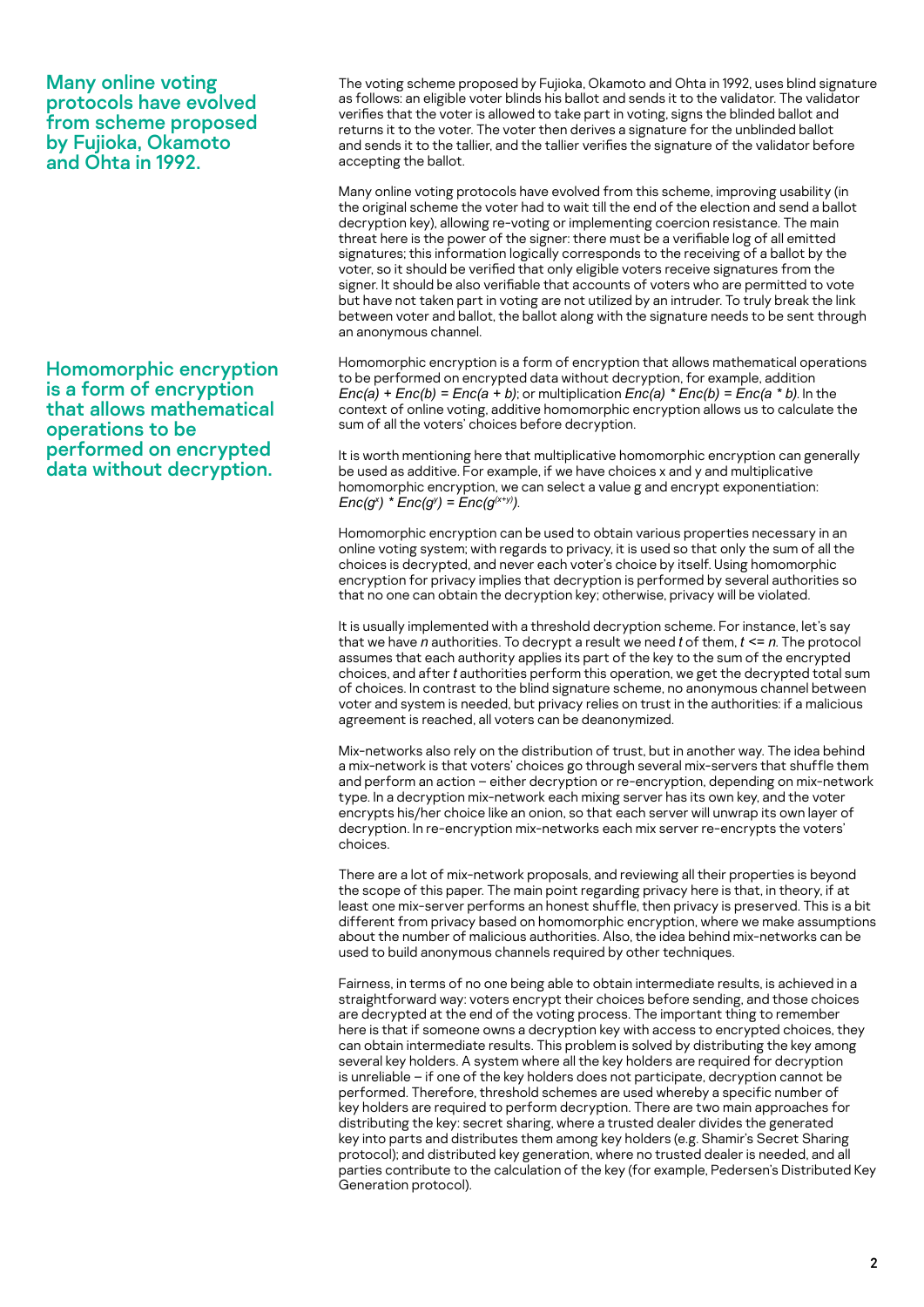The zero-knowledge proof is a cryptographic method of proving a statement about the value without disclosing the value itself.

The one of the desired properties of an online voting system is coercion resistance.

On the face of it, the completeness and soundness properties seem rather straightforward, but realizing them can be problematic depending on the protocol. If ballots are decrypted one by one, it is easy to distinguish between valid and invalid ones, but when it comes to homomorphic encryption things become more complicated. As a single ballot is never decrypted, the decryption result will not show if more than one option was chosen, or if the ballot was formed so that it was treated like 10 choices (or a million) at once. So, we need to prove that the encrypted data meets the properties of a valid ballot, without compromising any information that can help determine how the vote was cast. This task is solved by zero-knowledge proof. By definition this is a cryptographic method of proving a statement about the value without disclosing the value itself. More specifically, in such cases range proofs are used to prove that a certain value belongs to a particular set.

The properties described above are the bare minimum for any voting solution. But all the aforementioned technologies are useless if there is no trust in the system itself. To earn this trust, a voting system needs to be fully verifiable, i.e., everyone involved can ensure that the system complies with the stated properties. Ensuring verifiability can be split into two tasks: personal, when the voter can verify that his/her own ballot is correctly recorded and tallied; and universal, when everyone can verify that the system as a whole works correctly. This entails the inputs and outputs of the voting protocol stages being published along with proof of correct execution. For example, mix-networks rely on proof of correct shuffling (a type of zero-knowledge proof), while proof of correct decryption is also used in mix-networks and for threshold decryption. Obviously, the more processes that are open to public scrutiny, the more verifiable the system is. However, online voting makes extensive use of cryptography and the more complex the cryptography, the more obscure it is for the majority of system users. It may take a considerable amount of time to study the protocol, and even more to identify any vulnerabilities or backdoors. And even if the entire system is carefully studied, there is no guarantee that exactly the same code is used in real time.

Last but not least are problems associated with coercion and vote buying. Online voting brings these problems to the next level – as ballots are cast remotely from an uncontrolled environment, coercers and vote buyers can operate on a large scale. That's why one of the desired properties of an online voting system is coercion resistance. It is called resistance because nothing can stop the coercer from standing behind the voter and controlling the voter's actions. The point here is to do as much as possible to lower the risk of mass interference. Both kinds of malefactors – coercers and vote buyers – demand proof of how a voter voted. That's why many types of coercion resistance voting schemes introduce the concept of receipt-freeness: the voter cannot create a receipt that proves how he/she voted. The approaches to implementing receipt-freeness generally rely on a trusted party – either a system or device that hides the unique parameters used to form a ballot from the voter, so the voter cannot prove that a particular ballot belongs to him/her. The reverse side of this approach is that if a voter claims that his/her ballot is recorded or tallied incorrectly, he/ she simply cannot prove it due to a lack of evidence.

In our brief overview of technologies used to meet the necessary properties of online voting systems, we deliberately considered the properties separately: when it comes to assembling the whole protocol, most solutions introduce a trade-off. For example, as we noted for the blind signature, there is a risk that non-eligible voters will vote, receiptfreeness contradicts with verifiability, a more complex protocol can dramatically reduce usability, and so on. Moreover, we discussed the basic concepts of building the solution, but in a real-world system many more factors need to be taken into account: security and reliability of the communication protocols, system deployment procedure, access to system components. At the present time, no protocol satisfies all the desired properties and, therefore, no 100% truly robust online voting system exists.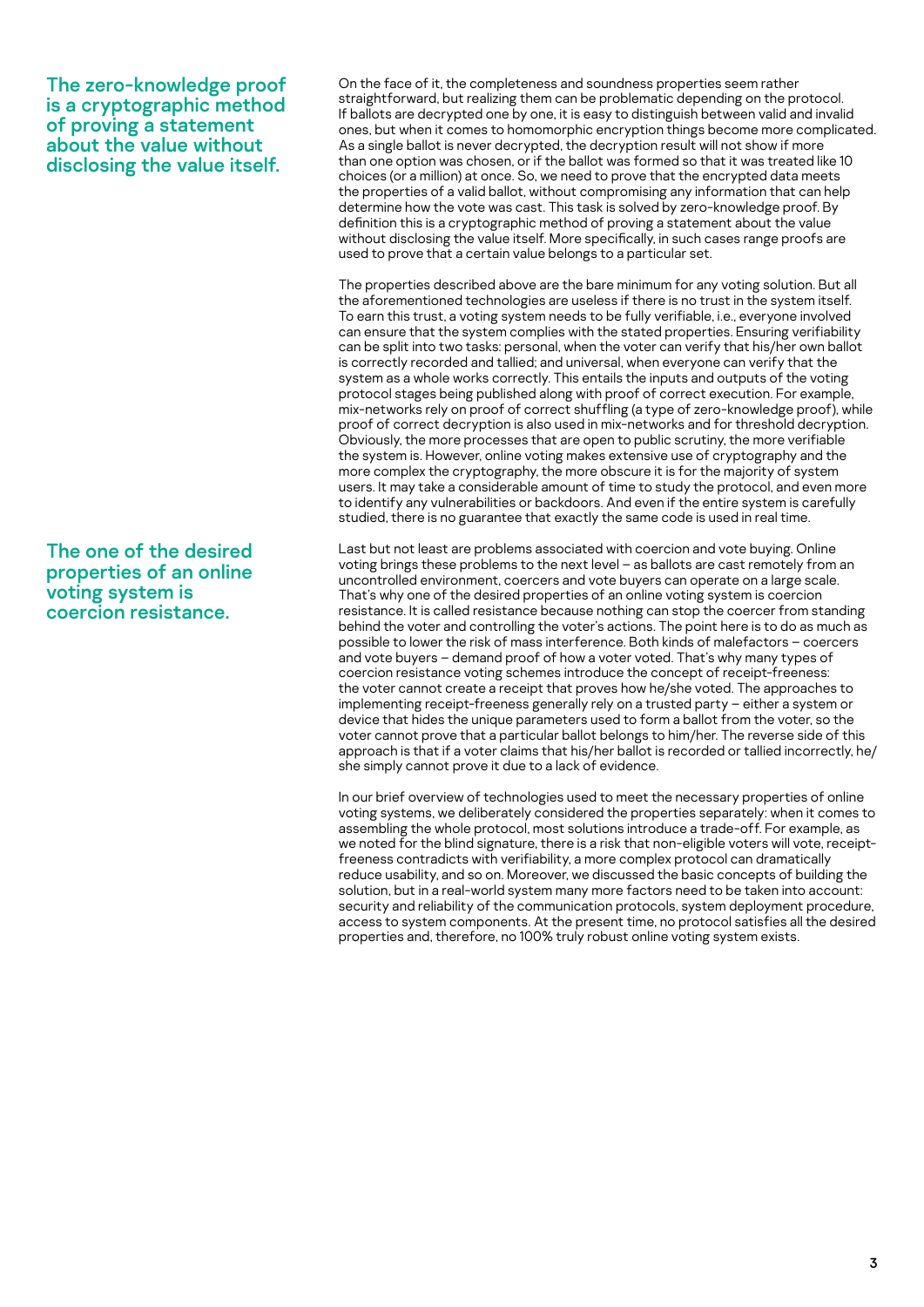What we call a blockchain today is a set of technologies combined together: the blockchain data structure itself, distributed consensus algorithm, public key cryptography, and smart contracts.

## Blockchain technology

The things that come to mind first when blockchain is mentioned are cryptocurrencies and smart contracts, due to the widely known Bitcoin and Ethereum projects. Bitcoin was the first cryptocurrency solution that introduced a blockchain data structure, and Ethereum, while providing a cryptocurrency solution similar to Bitcoin, introduced smart contracts that use the power of blockchain immutability and distributed consensus. The concept of smart contracts was introduced much earlier by Nick Szabo in the 1990s, and is described as "a set of promises, specified in digital form, including protocols within which the parties perform on these promises". In Ethereum, a smart contract is a piece of code that is deployed to the network so that everyone has access to it, and the result of executing this code is verified by a consensus mechanism and by every member of the network as a whole.

What we call a blockchain today is a set of technologies combined together: the blockchain data structure itself, distributed consensus algorithm, public key cryptography, and smart contracts. Below we describe these technologies in more detail.

As was already mentioned, the blockchain itself is the name for the data structure. All the written data are divided into blocks, and each block contains a hash of all the data from the previous block as part of its data. The aim of using such a data structure is to achieve provable immutability: if a piece of data is changed, the hash of the block containing this piece needs to be recalculated, and the hashes of all subsequent blocks also need to be recalculated. This means only the hash of the latest block has to be used to guarantee that all the data remains unchanged. In blockchain solutions, data that are stored in blocks are formed from all the transactions that were validated during their creation, which means no one can insert, delete or alter transactions in an already validated block without it being noticed. The initial zero-block, called the "genesis block", usually contains some network settings, for example, the initial set of validators (those who issue blocks).





Blockchain solutions are developed to be used in a distributed environment. It is assumed that nodes contain identical data and form a peer-to-peer network, so that there is no central authority. To reach agreement on blockchain data, a consensus algorithm is used that is fault tolerant in the presence of malicious actors. Such consensus is called Byzantine fault tolerance, named after the Byzantine Generals' Problem. Blockchain solutions use different BFT consensus algorithms: those that are intended to be used in fully decentralized self-organizing networks, like cryptocurrency platforms, use algorithms like Proof-of-Work or Proof-of-Stake, where validators are chosen by algorithm so that it is economically profitable for them to act honestly. When it is not necessary for the network to be self-organized, validators can be chosen at the network setup stage. The point is that all validators execute all incoming transactions, and come to an agreement on executing results in such a way that more than two-thirds of honest validators need to agree on the outcome.

Public key cryptography is used mainly for two purposes: firstly, all validators own their personal keypairs that are used to sign consensus messages and, secondly, all incoming transactions (requests to modify blockchain data) have to be signed to determine the requester. Anonymity in the context of a blockchain relates to the fact that anyone wanting to use cryptocurrencies just needs to generate a random keypair and use it to control a wallet linked to a public key. The blockchain solution guarantees that only the keypair owner can control the funds in the wallet, and this property is verifiable. As for online voting, ballots need to be accepted anonymously, but only from eligible voters, so a blockchain by itself definitely can't solve the issue of voter privacy.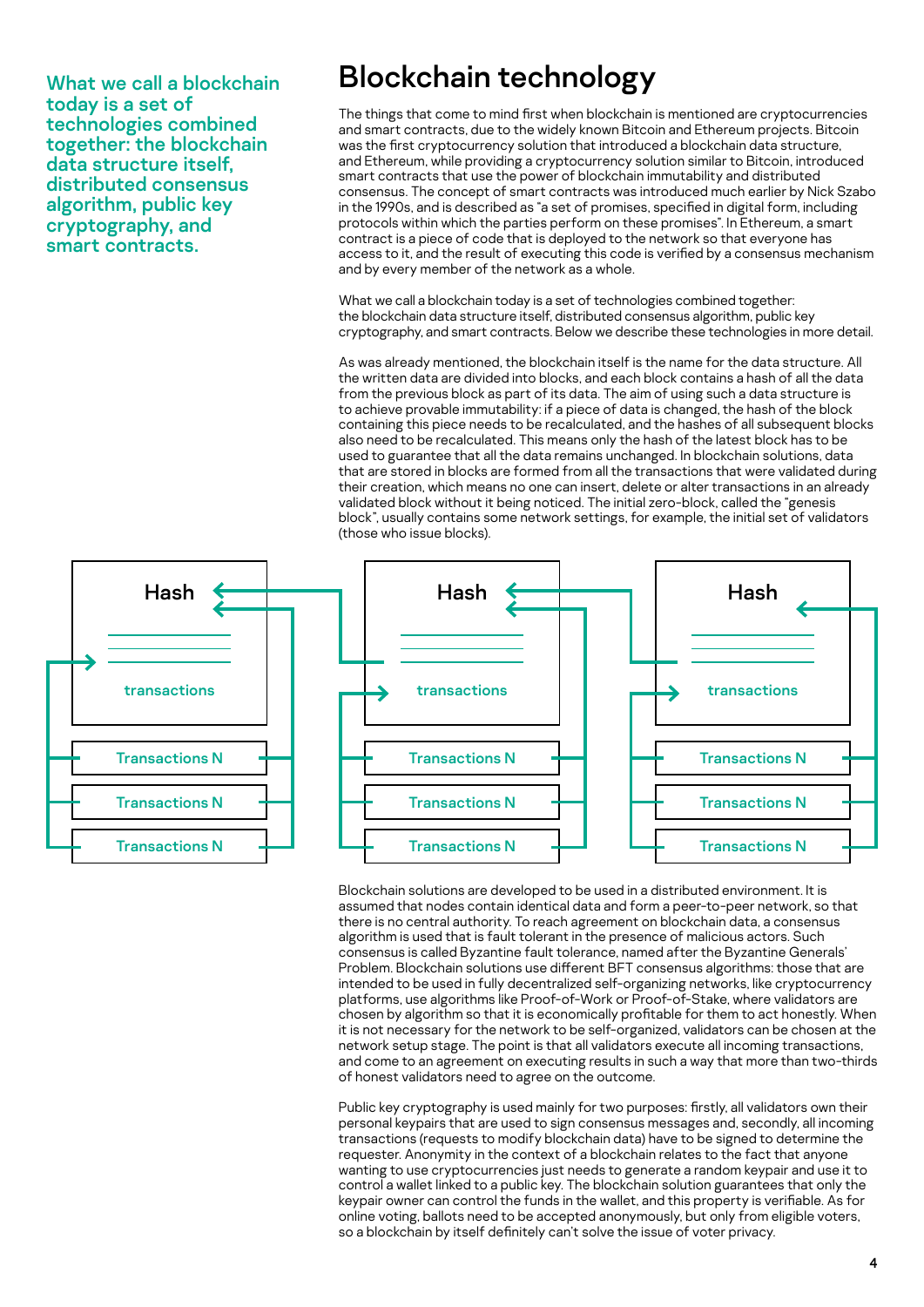Despite these issues, online voting systems can still benefit from applying blockchain technologies for two main reasons: immutability of data and, notably, verification of smart contract execution. Smart contracts breathed new life into blockchain solutions. They stimulated the application of blockchain technology in efforts to improve numerous spheres. A smart contract itself is nothing more than a piece of logic written in code, but in conjunction with the immutability provided by a blockchain data structure and distributed consensus it can act as an unconditionally trusted third party. Once written, it cannot be altered, and all steps are verified by all the network participants. The really great thing about smart contracts is that anybody who can set up a blockchain node can verify its outcome.

As is the case with any other technology, blockchain technology has its drawbacks. Unlike other distributed solutions, a blockchain is really hard to scale: an increasing number of nodes does not improve network performance because, by definition, every node needs to execute all transactions, and this process is not shared among the nodes. Moreover, increasing the number of validators impacts performance because it implies a more intensive exchange of messages during consensus. For the same reason, blockchain solutions are vulnerable to various denial-of-service attacks. If a blockchain allows anyone to publish smart contracts in a network, then the operation of the entire network can be disabled by simply putting an infinite loop in a smart contract. A network can also be attacked by simply sending a huge amount of transactions: at some point the system will refuse to receive anything else. In cryptocurrency solutions all transactions have an execution cost: the more resources a transaction utilizes, the more expensive it will be, and there is a cost threshold, with transactions exceeding the threshold being discarded. In private blockchain networks this problem is solved depending on how the network is implemented – via the same mechanism of transaction cost, access control, or something else more suited to the specific context.

Despite these issues, online voting systems can still benefit from applying blockchain technologies for two main reasons: immutability of data and, notably, verification of smart contract execution.

# Polys description

## **Introduction to the solution**

Polys, our online voting solution, relies on blockchain technology to provide maximum verifiability at all steps of the voting process. Our system is designed for a variety of election types – municipal, political party, student organization, participatory budgeting, and so on. Different use cases imply different requirements, so in order to satisfy all those needs we made our system modular. There are various ballot types: single choice, multiple choice, distribution of scores or referendum ballots. In some cases, anonymity is just not needed, in others each voter has his/her own vote weight (for example, shareholder voting). We allow the organizer to choose the necessary options for upcoming voting events, and are open to developing other desired options in addition to those of our base platform.

To achieve system modularity, we isolate several entities and processes in the voting domain. The entities are:

- **Account (two types):** the organizer account for setting up and controlling votes, and the voter account for participating in votes;
- Access Control List (ACL): the list of voters eligible to vote. ACLs can be reused, enabling several votes to be organized at a voting event;
- **Vote:** contains general properties such as voting agenda, available options, start and finish dates, ACL, and settings controlling the participation process, ballot type and counting method;
- Participation List: controls ballot issuance and ballot acceptance processes for a specific vote. For example, if anonymization with a blind signature is used, for ballot issuance a blinded signature is stored as a sign the voter received the ballot, and for ballot acceptance the signature sent with the ballot is verified. If anonymization is not necessary, then ballot issuance is skipped, and voter eligibility is checked at the ballot acceptance stage;
- **Ballot Storage:** defines the ballot type used. Encrypted or not, single choice, multiple choice, with score distribution, and so on;
- **Tally storage:** defines the way ballots are treated to count the results. Voter choices are usually just added up, but there are also methods such as ranked-choice voting where defining the winner is not so trivial.

Not all combinations of the entities are allowed. For example, access control lists with vote weights cannot be directly combined with blind signature anonymization: such ACLs require special treatment, and ranked-choice voting is meaningless with singlechoice ballots. But where it is possible, we permit a combination of entities to meet the needs of system users.

Not all combinations of the entities are allowed. But where it is possible, we permit a combination of entities to meet the needs of system users.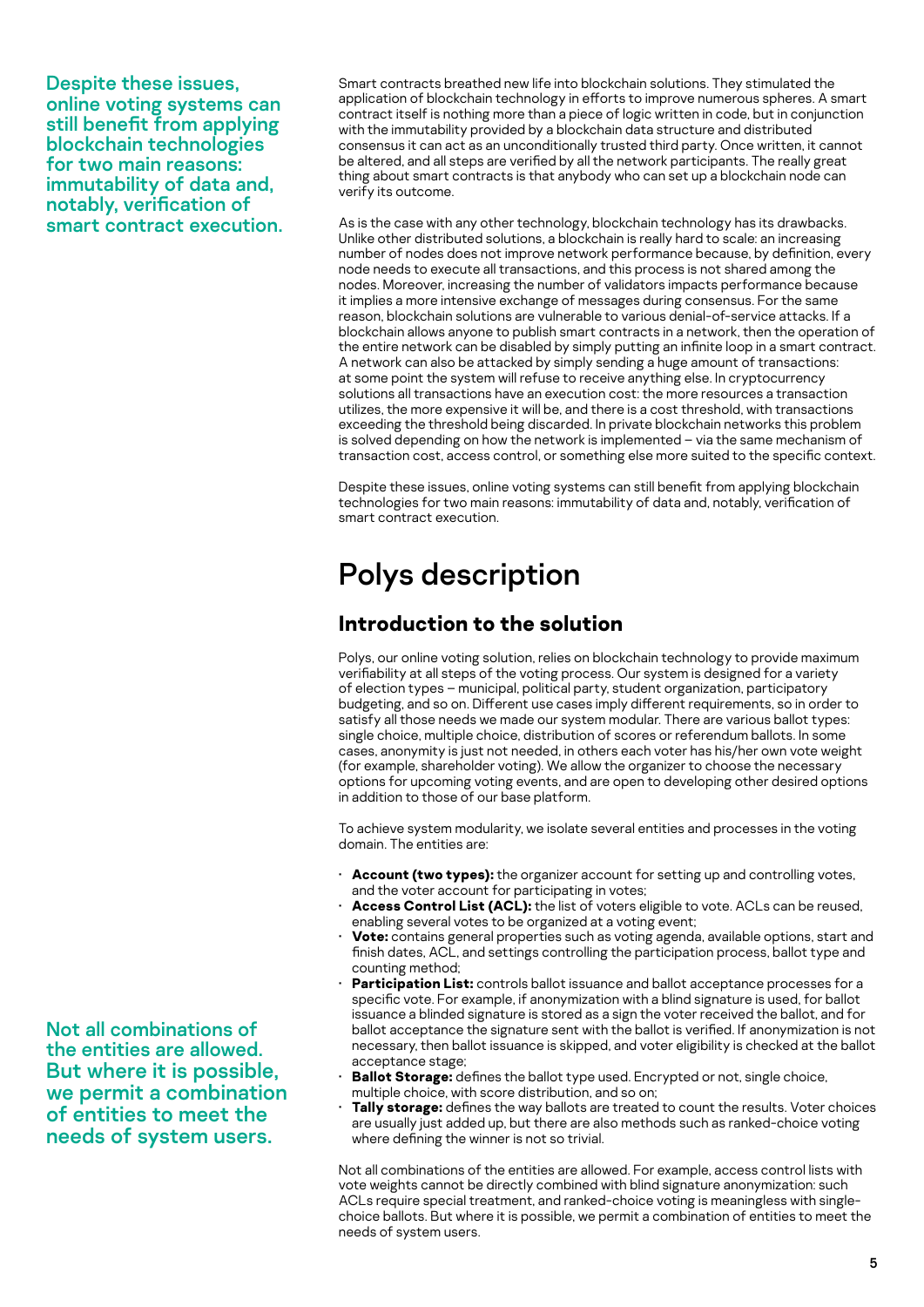The Polys solution doesn't just consist of a blockchain platform. The key components of our system are:

- blockchain platform
- service layer
- polys-protocol library

Anchoring is the process of periodically publishing a hash of the latest block to a public blockchain network like Bitcoin or Ethereum.

The Polys solution doesn't just consist of a blockchain platform. The key components of our system are:

- blockchain platform: incorporates smart contracts defining voting process logic;
- service layer: responsible for user authentication, signing blinded messages, and infrastructural tasks like sending notifications;
- polys-protocol library: provides abstraction layer over blockchain communication protocol, and permits operations with high-level entities (mentioned above).

Optional, but also vital components are:

- organizer panel: developed as web application that relies on polys-protocol library, provides graphical interface for vote organizers;
- voter panel: developed as web application that relies on polys-protocol library, provides graphical interface for voters;
- observer software package. Consists of three parts: auditor blockchain node (fully operational blockchain node that cannot issue blocks), server part that parses data from blockchain and provides HTTP API for convenient retrieval, and web-based graphical interface presenting that data.

The key generation process is not in the core of the system – by default, the encryption keypair is generated in the organizer's application and stored with the organizer's data. Upon request we provide an application for key sharing or services for distributed key generation setup.

## **Blockchain platform**

As we mentioned above, we use blockchain technology as a building block to provide voting system verifiability due to the immutability of blockchain data and the ability to verify the logic of all processes defined in smart contracts. Our solution is built on top of the Exonum blockchain framework, and below we note the reasons for our choice.

Exonum is designed primarily for organizing permissioned blockchain networks, which are best suited for online voting. We cannot automatically make assumptions about who is most interested in the honest operation of the network as is the case for public blockchains, nor can we restrict the system to everyone but the vote organizers – this will remove all the benefits of the blockchain. So, several authorities need to be set up that are authorized to participate in achieving a consensus and issuing blocks, while all other members are allowed to obtain all the blockchain data. To rule out the possibility of authorities colluding to overwrite blockchain history, an anchoring mechanism can be used. Anchoring is the process of periodically publishing a hash of the latest block to a public blockchain network like Bitcoin or Ethereum. When anchoring is used, even if all the authorities collude and rewrite the blockchain history, it can be easily detected because the hashes of the rewritten blockchain will differ from the anchored hashes.

Exonum is written in the Rust programming language and allows the development of smart contract logic in Rust, which is a great choice for building reliable and fast applications. Public blockchains use various methods to prevent execution of networkbreaking logic. Ethereum, for example, uses Ethereum Virtual Machine, which provides a Turing-complete assembly language (the Solidity language is built on top of it), but the virtual machine itself allows you to predict function complexity and discard operations that are too heavy. This can be considered a custom solution to the halting problem. Other blockchains provide Turing-incomplete language for smart contracts, which by design does not permit the creation of an infinite loop. Exonum has no such restrictions, meaning smart contract logic needs to be carefully tested, but this is offset by the fact that contracts cannot be published by everyone: smart contracts can only be deployed by authorities and only after they reach agreement on deployment via consensus. This solution for creating smart contracts also produces the highest performance among all the different blockchain solutions – up to 5000 transactions per second, and in some cases even more.

Exonum uses a customized consensus algorithm based on the PBFT. It also utilizes some ideas from Tendermint, but with some distinguishing features. Like any other BFTbased algorithm, it acquires the property of finality so that it excludes the possibility of blockchain forks. Issuing a block requires more than just approval of the round leader, as is the case with the Parity Aura algorithm – it only occurs when more than two-thirds of the validators agree on it. Exonum does not require mining or economic rewards. Exonum also provides tools that allow anyone to get cryptographic proof of the presence of certain data in the blockchain and the fact that the data have been added as a result of a transaction that achieved consensus among known validators. These tools allow you to provide all network participants with reliable evidence of the correct logic in real time, including for clients with limited computing resources (in particular, the organizer and voter web applications), providing greater system transparency.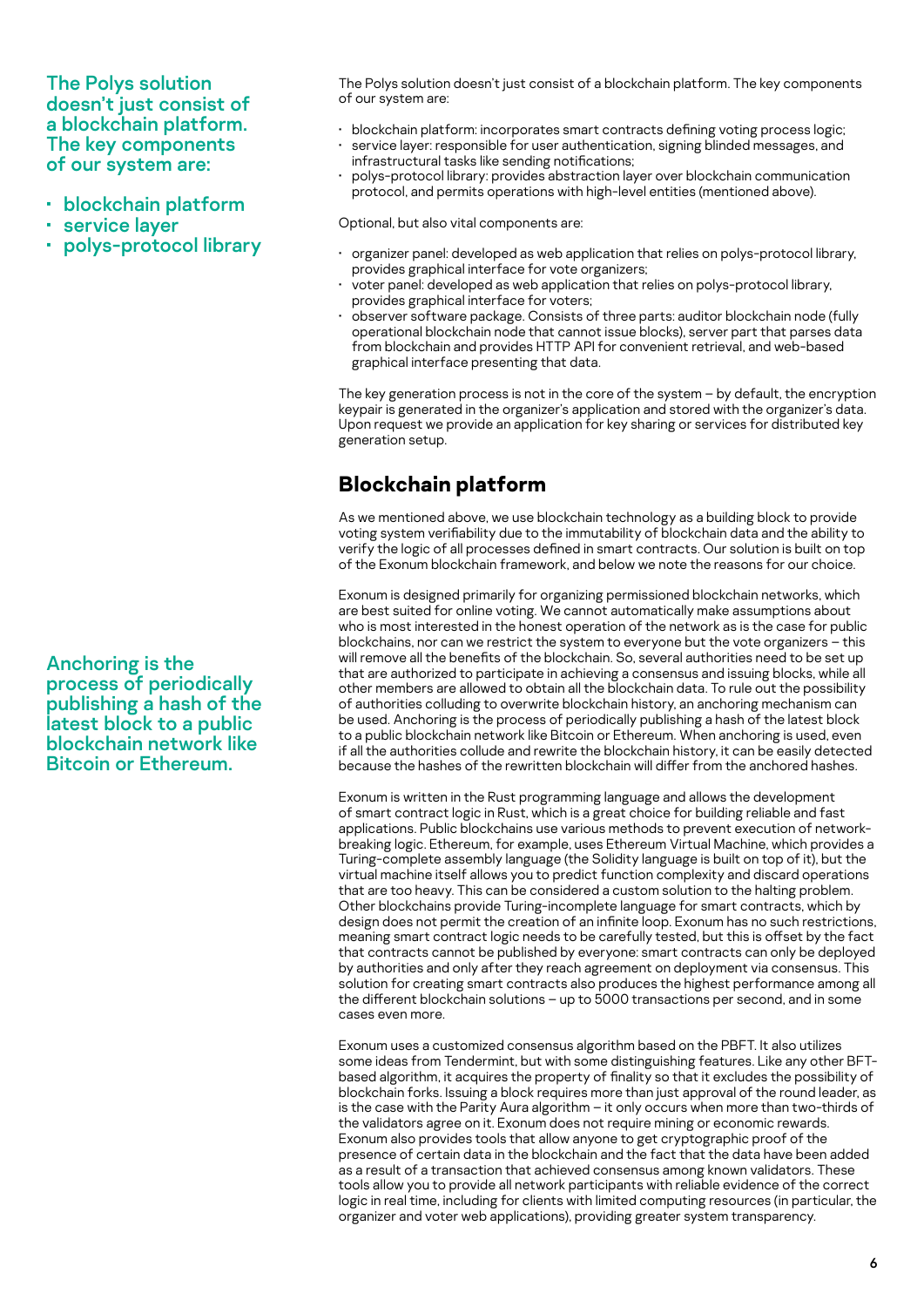## **Voting process in detail**

As we stated above, our solution is intended to be adaptable to different requirements, and we will not try to cover all the possible use cases in this paper. Instead, we provide a step-by-step description of the voting process by default, with explanations of what can be verified at each step and how, as well as commentary on possible modifications.

| Step 0.<br>Initial deployment | The core of the system is a blockchain network. To deploy it, authorities need to be<br>selected. Each authority needs to generate their own keypair for signing messages, and<br>public keys should be exchanged and added to node configurations as validators. The<br>validators list is written to the genesis block of the blockchain database, so that once set<br>it cannot be changed by any means other than through a consensus mechanism. Public<br>keys of nodes should be made publicly available in order to verify the cryptographic<br>proofs provided by the blockchain framework. These proofs are used not only for<br>retrospective verification of the system but also to ensure that users don't communicate<br>with a malicious man-in-the-middle entity instead of the real network. If anchoring is<br>envisaged, it should be configured at this step. Exonum provides anchoring to a Bitcoin<br>network by default, but anchoring to any other system can easily be implemented.                                                                                                                                                                                                                       |  |
|-------------------------------|-----------------------------------------------------------------------------------------------------------------------------------------------------------------------------------------------------------------------------------------------------------------------------------------------------------------------------------------------------------------------------------------------------------------------------------------------------------------------------------------------------------------------------------------------------------------------------------------------------------------------------------------------------------------------------------------------------------------------------------------------------------------------------------------------------------------------------------------------------------------------------------------------------------------------------------------------------------------------------------------------------------------------------------------------------------------------------------------------------------------------------------------------------------------------------------------------------------------------------------|--|
|                               | After the network is configured and launched, the service configuration needs to be<br>applied. As well as information on the service versions used, it contains public keys of<br>service layer accounts. This is the only place these accounts are authorized to perform<br>operations. These operations are related with user account representation in the<br>blockchain: Polys is intended to be used with an external identification system, so the<br>user needs to first authenticate in it, then make a request to the service layer to link his/<br>her randomly created transaction signing keypair with his/her account in the blockchain.<br>The service layer contains the necessary information to verify user authentication via an<br>external identification service and mapping of an external user ID to the internal one that is<br>used in the blockchain. This means that only the service layer contains sensitive personal<br>information, and the user doesn't need to remember keypairs or his/her seed phrases -<br>he/she can have an unlimited number of them. For more details about this process, see<br>"Step 2: Voter authentication". The authentication process for the organizer is similar. |  |
|                               | A blockchain service keypair needs to be configured for the service layer, along<br>with settings like database connection properties or mailing service parameters. As<br>noted above, the owner of this keypair is authorized to link accounts from an external<br>identification service with blockchain accounts, so this keypair should be treated with<br>care. Also, a keypair for blind signatures needs to be configured. By default, Polys uses<br>a single keypair, but this can be configured to use threshold multisignature, and the<br>signing service is detachable from other services.                                                                                                                                                                                                                                                                                                                                                                                                                                                                                                                                                                                                                          |  |
|                               | The organizer and voter applications and observer package have no settings that<br>require special care - they use only publicly available information like blockchain<br>endpoint settings, validator public keys and so on.                                                                                                                                                                                                                                                                                                                                                                                                                                                                                                                                                                                                                                                                                                                                                                                                                                                                                                                                                                                                     |  |
| Step 1.<br>Vote setup         | The vote setup process starts by defining the access control list (ACL) with the<br>eligible voters' identifiers. The parameters of the ACL are: voter authentication type,<br>whether voters have different vote weights or not, and whether the list of voters is<br>دعاها المتحال فالمتحدث والمستحدث                                                                                                                                                                                                                                                                                                                                                                                                                                                                                                                                                                                                                                                                                                                                                                                                                                                                                                                           |  |

predefined (the organizer provides entries) or voters are allowed to add themselves, i.e., for a public vote. Depending on which identification system is used (by default, Polys provides identification via email, phone number and a generic module for the OAuth 2.0 protocol), the organizer prepares the list of corresponding identifiers and makes an ACL creation request to the service layer. The ACL creation service assigns an internal identifier to each voter and stores the link to the external ID in the service database. The service sends an ACL creation transaction, and then registers the list of internal identifiers. Note that only the ACL creation service is authorized to create ACLs and add entries to them, due to the fact that this process involves working with sensitive voter data. As the ACL is created in a blockchain, it can be reviewed by anyone, but public users see only the list of internal identifiers and registration status. For predefined lists, the service also sends a transaction that stops registration, thus preventing the addition of new entries, even by the service. If a list or real identifiers need to be audited, for example, by observers, access to view the service database can be provided. Also, there is an option to store the hash of the original list (with external identifiers) in ACL data in the blockchain as a guarantee of list immutability.

Then it comes to creating the vote itself. The organizer specifies the ACL identifier to use, a vote description, the list of options to vote for, and the start and finish dates. The organizer also sets up the voter participation method (there are currently two: deanonymized access, and access with anonymization using a blind signature), ballot type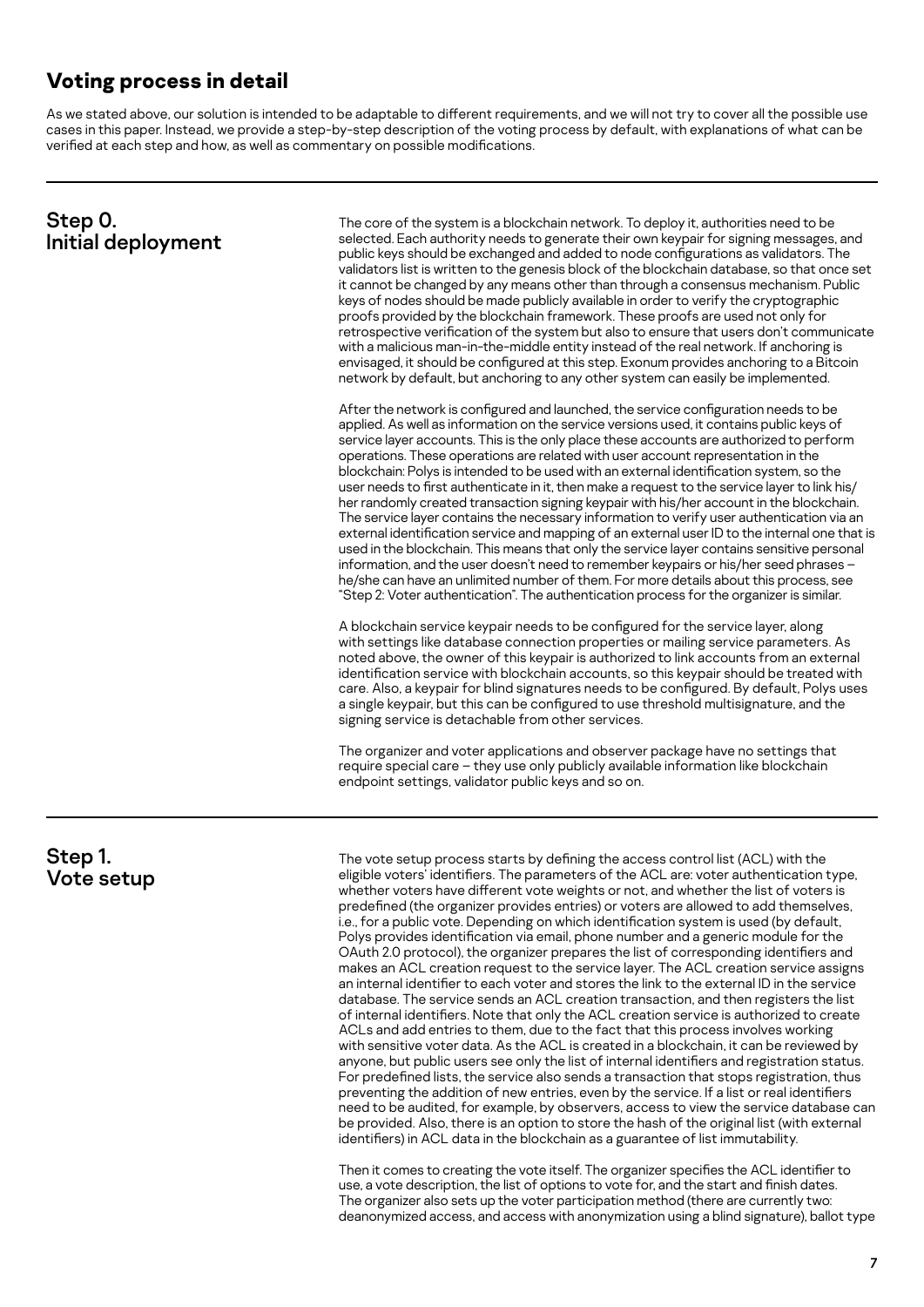(single choice, multiple choice, encrypted or not, etc.) and the tallying method. In this case we are using the default setup with blind signature anonymization and encrypted ballots.

In order to use encrypted ballots, an encryption keypair needs to be generated and a public key stored in the blockchain. At this point it's worth saying a few words about the cryptography we use.

Both blind signature and ballot encryption use elliptic curve cryptography. We use Curve25519, along with the [Ristretto technique](https://ristretto.group/) to ensure fast, safe cryptographic operations. The specific implementations used are [curve25519-dalek](https://github.com/dalek-cryptography/curve25519-dalek) for cryptographic operations in smart contracts, and the [JS implementation of ristretto255](https://www.npmjs.com/package/ristretto255) for client applications (organizer and voter panels). The blind signature protocol will be covered in detail in the sections below about acquiring an electronic ballot and casting a vote. We use the Elliptic Curve ElGamal encryption scheme for ballot encryption. It is homomorphic by addition, thus making it possible to calculate the sum of the votes before decryption to speed up the tallying process. It also allows to construct efficient zero-knowledge range proofs to verify the ballots. The cryptographic protocol is based on the scheme described in [\[1\]](#page-13-0). The stages of ballot encryption and the tallying process will be covered in more detail in the sections on casting a vote and result tallying.

Encryption keypair generation is a very important process: there needs to be a sufficient level of randomness, and the private key should never be accessible to intruders. But in reality, not everyone needs this process to be performed in a sealed room with no connection to the outside world: different levels of elections imply different levels of adversary. By default, for the sake of simplicity and user convenience, the keypair is generated in the organizer application and stored along with organizer data in our system. We provide an option for the organizer not to store the keypair in the system and download it, or generate it outside of our application and provide the public key for vote creation (and a private key just before the tallying). We also provide an application for the key sharing protocol (Shamir's Secret Sharing), or Distributed Key Generation network can be set up upon request.

As well as a keypair, the necessary parameters are the generator of an elliptic curve field and points representing voter choice. For the current set of ballot types, two points are selected: one representing the choice (choice point), and one representing an absence of choice (blank point). These parameters are hardcoded in the blockchain application. The generator is part of the elliptic curve domain parameters, and the method of choosing points will be covered in detail in the section on tallying results.

| Step 2.<br>Voter authentication | Polys implies the use of an external identification service. By default, we provide<br>identification via emails, phone numbers, and a module for using any system compliant<br>with OAuth 2.0 protocol, though any other option can easily be added. Regardless of<br>the identification service used, the authentication protocol is always the same.                                                                                                                                                                                                                                                                                                                                                                                                                                                                                                                                                                                                                                                                                                                                                                                                                                                                                                                                                                                                                                                                                                                                                                                                         |
|---------------------------------|-----------------------------------------------------------------------------------------------------------------------------------------------------------------------------------------------------------------------------------------------------------------------------------------------------------------------------------------------------------------------------------------------------------------------------------------------------------------------------------------------------------------------------------------------------------------------------------------------------------------------------------------------------------------------------------------------------------------------------------------------------------------------------------------------------------------------------------------------------------------------------------------------------------------------------------------------------------------------------------------------------------------------------------------------------------------------------------------------------------------------------------------------------------------------------------------------------------------------------------------------------------------------------------------------------------------------------------------------------------------------------------------------------------------------------------------------------------------------------------------------------------------------------------------------------------------|
|                                 | After the authentication process, users mostly communicate with the blockchain<br>directly. For any user an entity called 'Alias' is assigned in the blockchain that<br>contains the user internal identifier and list of public keys belonging to the user.<br>Mapping of external identifiers to internal identifiers is stored in the authentication<br>service database. So, in the first step of authentication the user makes a request to<br>the authentication service claiming that he/she owns a specific external account.<br>Depending on the authentication method, a specific strategy is selected. For example,<br>for email and phone, a verification code is sent, and for OAuth 2.0 authentication the<br>user is redirected to a signup page of the identification service. After the user verifies<br>external account ownership, the authentication service finds or creates an internal ID<br>belonging to the user and generates a random secret. The hash of the secret with the<br>internal ID is sent to the blockchain. This tuple is called a "proof request", and the secret<br>itself is sent back to the user. The user, in turn, generates a random blockchain keypair,<br>and signs the transaction containing the secret with it. The smart contract checks the<br>secret and if the hashes are equal, links the public key derived from the transaction<br>signature with the account specified in the proof request. All further transactions<br>signed by this keypair are deemed to have been sent by that specific user. |

#### Step 3. Acquiring an electronic ballot

In order to achieve voter privacy, we use a blind signature scheme. The scheme we use is described in [\[2\].](#page-13-0) This scheme satisfies the necessary properties of unforgeability (under the assumption of EC DLP; no one can sign except the authorized signer), and blindness (no link can be set between blinded and unblinded values by the signer). The protocol works as follows.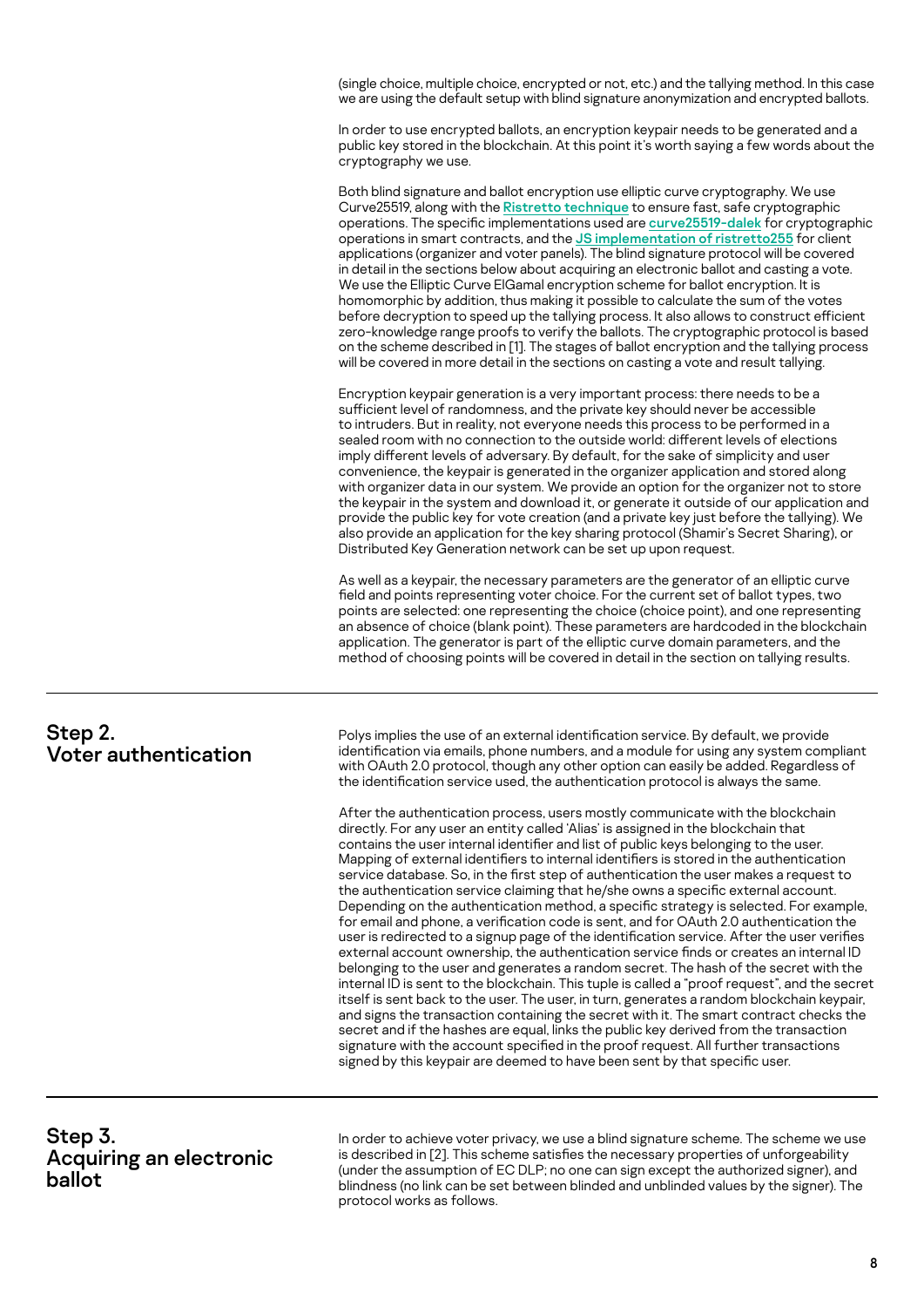At the first step, the voter needs to obtain blind signature domain parameters – elliptic curve generator *G*, signing public key *Q* and random point *R* (*R = k \*G*, the signer should know *k* to sign the blinded value). Keypairs are stored in the signing service, and their public parts are published to the blockchain, so the voter obtains the parameters directly from there.

We call the value that is signed blindly the "ballot authorization token". To create this token, the voter first needs to generate a random blockchain keypair (not linked to his/ her account) that will be used for signing the transaction with the ballot. The hash of the public key for this keypair will serve as the ballot authorization token. This keypair is not linked to the voter's account, so doesn't disclose any personal information, and the link between the public key and ballot authorization token makes it possible to check that the person who used the token is the same person that owns the transaction signing keypair. This technique prevents man-in-the-middle attacks on the ballot sending channel: if intruders intercept a transaction, they still won't be able to use the ballot authorization token to send the ballot because they don't know the private key for signing the transaction, and the smart contract checks that the hash of the public key derived from the signature corresponds to an authorization token.

At the next step the voter chooses three random values as blinding factors –  $t_{\scriptscriptstyle{7}}$ , $t_{\scriptscriptstyle{2}}$ , $t_{\scriptscriptstyle{3}}$  – and blinds the authorization token (*d* is the signer's private key):  $X = (t_1 R + t_2 G + t_3 Q) = (t_1 k + t_2 + t_3 d) G$  $m' = x_r t_1 (m^{-1} + t_3)^{-1}$ where  $m'$  is the blinded message, and  $X$  will be sent as part of the signature.

At this point all generated parameters – signing keypair and blinding factors – can be saved to a reliable storage. In the event of a network failure or other process interruption, it will allow the voter to restore the process.

A blinded message is sent to the signing service. Once authenticated, the voter sends this request and the signing service first checks whether or not the voter has acquired the signature yet. This check is delegated to smart contract logic in the blockchain: if the service signs the blinded value for the voter, it stores the resulting signature in the blockchain as a mark that this voter received it, and only then sends it to the voter. This prevents double voting because the voter should never receive a second signature. With subsequent attempts to request the signature the voter will receive the one stored in the blockchain, so in the event of a process interruption it will not be lost.

Singing is performed as follows: *s´ = dx<sub>r</sub> + km´* 

After the voter receives the signature for the blinded authorization token, he/she uses blinding factors to produce a signature for the unblinded token:  $s = m(t_1 s' m^{-1} + t_2)$ signature is pair (*X,s*)

The signature can be verified by checking that the following equation holds true: *sG = mX + Q*

The resulting signature with ballot authorization token will be sent with the ballot via an anonymous channel. Note that, in fact, it is not necessary to rely on our voter application for this process: with all the parameters that the voter has, he/she can produce a signature for unblinded token with any other software (or custom-made script) that he/she trusts, as well as form the ballot itself, and send the transaction from any place directly to the blockchain. In other words, after the voter receives the signature for the blinded token, the process may be safely interrupted and resumed at any time from any other device without the need to authenticate.

#### Step 4. Casting a vote

To encrypt the choice, the voter obtains the elliptic curve domain parameters, public key and points used to encode the choice (choice point and blank point) from the blockchain, as well as the available options list. Ballot construction methods differ slightly depending on ballot type. We will cover single-choice, multiple-choice and cumulative (with score distribution) ballots:

#### **1. Single-choice ballot**

In this type of ballot, the voter is allowed to select only one option from those provided. For each option from the list, the voter encodes a blank point if the option is not chosen, and a choice point for the chosen option: *(A,B) = (r \* G,blankPoint + r \* Q)*

```
or
```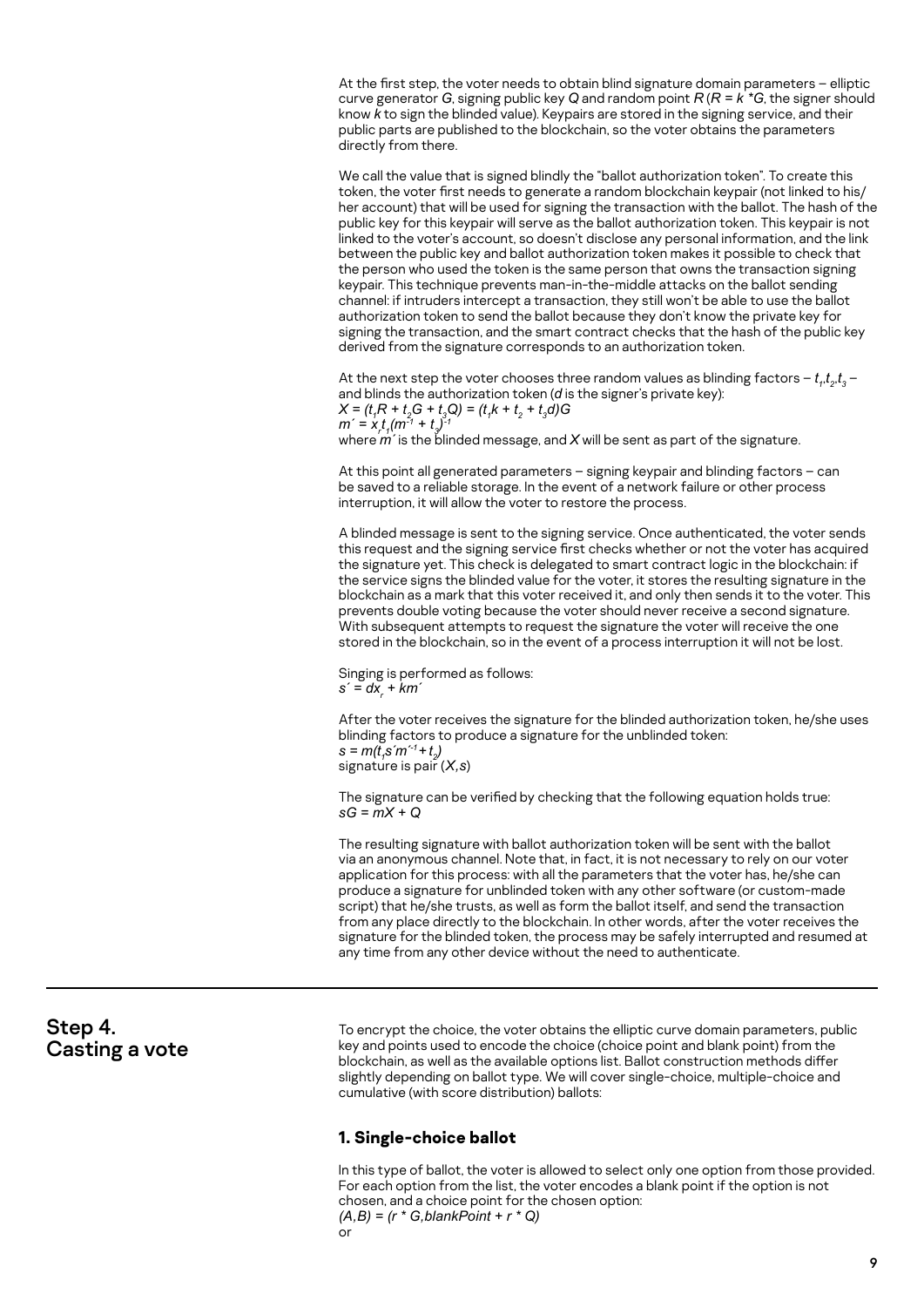*(A,B) = (r \* G,choicePoint + r \* Q)*

where *(A,B)* is the resulting ciphertext, *G* is the elliptic curve generator, *r* is the randomization parameter generated by the voter and *Q* is the encryption public key. For each encoding, a different session key (randomization factor) needs to be chosen; otherwise, all the options that are not selected will have an identical encryption result.

Zero-knowledge range proofs then need to be constructed to prove that the resulting set contains only one choice. The apparatus for constructing proofs works as follows:

The prover needs to prove that choice  $C_{\rho} = (A_{\rho}, B_{\rho})$  belongs to the set  $\{M_{\eta}, M_{2}, ..., M_{m}\}$ . The prover generates points  $A_{k}$ ,  $B_{k}$ , for 1 <= k <= m:

 $A_{k} = W_{k} * G + U_{k} * A_{p}$ ,  $\forall k \neq c_{p}$ *Acp = s \* G*  $B_k = w_k * Q + u_k * (B_p - M_k)$ ,  $\forall k \neq c_p$  $B_{cp} = S^* Q$ *challenge = hash(A1 ,A2,...Am,B1 ,B2,...Bm),*  $u_{cp}^{}$  = challenge -  $\sum_{k\neq cp}u_{k\neq}^{}$  $W_{c\rho}^{\nu} = S - U_{c\rho} r_{\rho}$ where  $w_{\nu}^{}\mu_{\nu}^{}$  ,  $s$  are random values from a group. The prover sends values  $A_{\nu}^{}$ , $B_{\nu}^{}$ , $u_{\nu}^{}$ , $w_{\nu}^{}$  to the verifier. The verifier checks that  $A_k = w_k * G + u_k * A_p$ ,  $\forall k \in [1, m]$ *B*<sub>k</sub> = w<sub>k</sub> \* Q + u<sub>k</sub> \* (B<sub>p</sub> − M<sub>k</sub>), ∀k ∈ [1,m]  $challenge = \sum_{k=1}^{m} u_k$ with challenge computed as  $\mathit{hash}(A_{_f},A_{_2}...A_{_{m}},B_{_f},B_{_2}...B_{_{m}})$ 

In the case of a single-choice ballot, we need to prove that the sum of all encrypted options is exactly *choicePoint + (n - 1) \* blankPoint*, where n is the total amount of options.

#### **2. Multiple-choice ballot**

In this type of ballot the voter is allowed to choose several options – maximum and minimum values are defined during voting construction and stored in the blockchain. Encoding is the same as for a single-choice ballot, keeping in mind that several options may be chosen. The zero-knowledge proof is a bit trickier.

First, the voter needs to prove that he/she selected no less than the minimum and no more than the maximum for the permitted amount of options. So, the permitted ZKP set for the sum is as follows (*cP* stands for *choicePoint* and *bP* stands for *blankPoint*, *min* and *max* for minimum and maximum amounts of options permitted for selection): *{min \* cP + (max - min) \* bP, (min + 1) \* cP + (max - min - 1) \* bP,...,max \* cP}* 

But that is not enough – because the voter can choose more than one option, he/she can in theory construct a ballot like *max \* cP* for one option, and encode blank options for all the other options. This behavior is definitely not desired, so for each encoded option we need to construct proofs with the statement that only *cP* or *bP* is encoded in it.

#### **3. Cumulative ballot**

In this type of ballot the voter needs to distribute scores among the available options. The scores can all be set for one option, or distributed in any manner desired by the voter. Minimum and maximum numbers of options are defined during voting configuration. For each option the voter constructs the value for encoding as follows: *scores \* cP + (max - scores) \* bP*

where *scores* is the amount of scores distributed for this option. The point of encoding each option like this is that we need to have a set 'amount' of points encoded – the sum of choice and blank point multipliers must be equal to the maximum amount of scores the voter can distribute. The reason for this will be described in detail in the section on tallying.

For zero-knowledge proof of sum, the range is defined as follows (*n* is the total amount of options):

*{min\*cP +(max\*n-min)\*bP, (min+1)\*cP +(max\*n-min-1) \*bP,...,max\*cP +(max\*nmax)\*bP}* 

Besides checking the sum, we need to check that each option encoding contains from zero up to the maximum amount of scores: *{max \* bP,cP + (max - 1) \* bP, 2 \* cP + (max - 2) \* bP,...,max \* cP}*

The resulting ballot is constructed from the list of encrypted values for each option, the ZKP for the sum of encrypted values, the list of ZKPs for each option if necessary, and the ballot authorization token with signature that was obtained during the previous step. All this data is packed in the transaction and sent directly to the blockchain via an anonymous channel.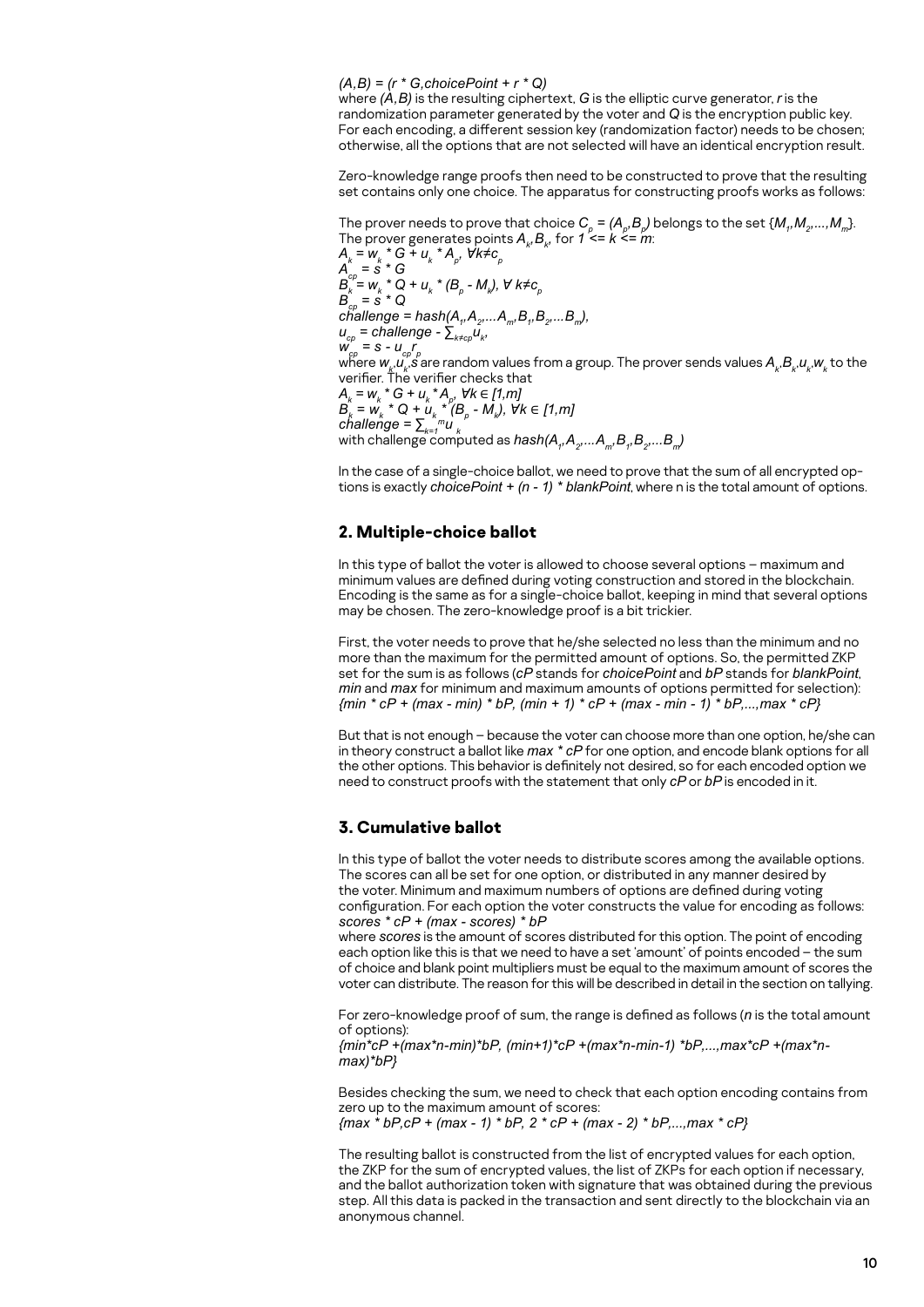To find the transaction in the blockchain, the voter simply needs the transaction hash, which he/she can easily calculate. The Exonum blockchain provides cryptographic proof of the fact that the transaction passed through consensus among known validators, and this proof can be used in the event of any dispute. The hash is also used as an internal ballot identifier, and the blockchain platform provides a method for obtaining all the information about it: how the data is stored and the verification results. After voting has finished, the voter can use the published private key and decrypt the ballot to test whether it contains his/her choice.

| Step 5.<br><b>Results tallying</b> | To start tallying results, voting first needs to be stopped and the addition of more<br>ballots blocked. Then the decryption key is published to the blockchain by the<br>organizer(s), and the decryption process is started.                                                                                                                                                                                                                                                                                                                                                                                                                                                                                                                                                                                                                                                                                                                                                                                                                                                                                                                                                                                                                                                                                                                                                                                                            |
|------------------------------------|-------------------------------------------------------------------------------------------------------------------------------------------------------------------------------------------------------------------------------------------------------------------------------------------------------------------------------------------------------------------------------------------------------------------------------------------------------------------------------------------------------------------------------------------------------------------------------------------------------------------------------------------------------------------------------------------------------------------------------------------------------------------------------------------------------------------------------------------------------------------------------------------------------------------------------------------------------------------------------------------------------------------------------------------------------------------------------------------------------------------------------------------------------------------------------------------------------------------------------------------------------------------------------------------------------------------------------------------------------------------------------------------------------------------------------------------|
|                                    | After verification of each ballot's authorization token and zero-knowledge proofs, and<br>if everything is correct, the encrypted values of each option are summed up one by one<br>with those already stored: it means that for each option a separate sum is stored, and<br>each value from the ballot's encrypted list of choices is added to the corresponding sum.                                                                                                                                                                                                                                                                                                                                                                                                                                                                                                                                                                                                                                                                                                                                                                                                                                                                                                                                                                                                                                                                   |
|                                    | The value in this sum is as follows: $a^*cP + x^*bP$ , where a is the number of chosen<br>options, and x is the number of blank points. To retrieve the amount of chosen options,<br>a bounded discrete logarithm should be solved. [1] suggests solving this task as a<br>knapsack problem using the meet-in-the-middle algorithm with precomputed table.<br>Due to the way we encrypt the choices, we can use a slightly modified approach.<br>In the case of voting with single-choice ballots, the resulting sum will be<br>$a^*cP$ + (n-a) *bP where n is the amount of stored ballots. So, to compute a, we can<br>simply calculate the table with all possible combinations with the values:<br>$\{n * bP, cP + (n - 1) * bP, (2 * cP) + (n - 2) * bP, , n * cP\}$<br>and simply perform a lookup of the sum in this table to determine the amount of<br>choices. For large-scale elections computing a table like this can take a significant<br>amount of time, but we can speed things up by precomputing it. As we do not know<br>the number of voters that will send ballots, we define the size of the votes package, for<br>example, 100,000, and precompute a table for this amount. During the vote the pack is<br>filled and if it reaches the set size, another pack is started. To obtain the results, all the<br>packs are decrypted and the values representing the number of choices for each pack<br>are added up. |
|                                    | If the number of ballots is less than the pack size, then we need the values in our table<br>where this amount is used instead of $n$ . If we precompute all possible conditions, the<br>size of the resulting table will be $n + (n - 1) + (n - 2) +  + 1$ , and the size dramatically<br>increases while incrementing the n, so the effectiveness of this solution is debatable.<br>Instead, for incomplete packs we can add some padding with encoded blank points like<br>$(n - s) * bP$ , where s stands for incomplete pack size. That allows us to compute a table<br>of size n.                                                                                                                                                                                                                                                                                                                                                                                                                                                                                                                                                                                                                                                                                                                                                                                                                                                   |
|                                    | As for a cumulative ballot, each option has several "numbers" of points, defined by the<br>maximum scores a voter can distribute. So, if we use a package of size n, for cumulative<br>voting one package can store $n/max$ Scores ballots. If n is divided by $max$ Scores with<br>the remainder, each filled package should be padded with remainder * bP.                                                                                                                                                                                                                                                                                                                                                                                                                                                                                                                                                                                                                                                                                                                                                                                                                                                                                                                                                                                                                                                                              |
|                                    | The selection of choice and blank points depends on the selected package size. The<br>base point P of the curve serves as the choice point, and the blank point is selected as<br>$(n + 1)$ * P, so that any number of choice points cannot be treated as one blank point.<br>As the choice points and blank points, as well as package size, are the same for all votes,<br>we precompute the table for decryption while compiling the blockchain node code.                                                                                                                                                                                                                                                                                                                                                                                                                                                                                                                                                                                                                                                                                                                                                                                                                                                                                                                                                                             |
|                                    | Due to the fact that the decryption key is published to the blockchain, anyone can<br>verify the whole process step by step using any relevant tools, and check the accuracy<br>of the results.                                                                                                                                                                                                                                                                                                                                                                                                                                                                                                                                                                                                                                                                                                                                                                                                                                                                                                                                                                                                                                                                                                                                                                                                                                           |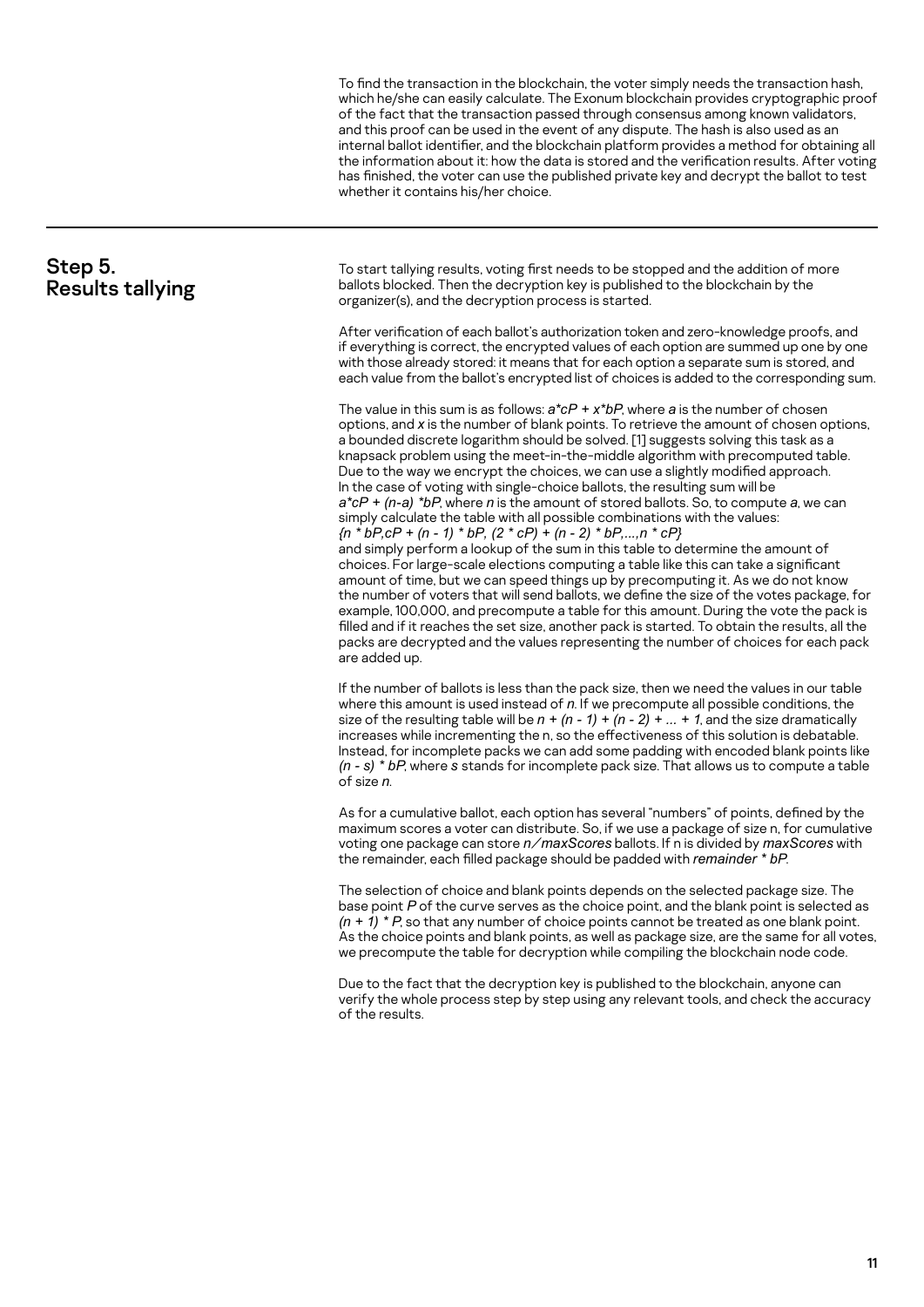## Note on coercion resistance

We haven't mentioned coercion resistance in the overview of the protocol because tools for coercion resistance are not implemented at the core of the system. The protocol design is focused on maximum verifiability, and as we have already stated, techniques for implementing coercion resistance inevitably lower the verifiability level. However, it is possible to change some parts of the protocol to achieve coercion resistance to a certain extent. For example, a private key doesn't have to be published to blockchain, implying that decryption is performed by the key holders and the total decryption result with proof of correctness is published to the blockchain, and in conjunction with a trusted party (either service or device) that hides the randomness from the voter. The coercer will have no confidence in what is encrypted. But there are other vulnerable points such as authentication and ballot issuance processes.

## Note on tooling for vote observation

The direct interaction of users with blockchain and cryptographic proof of transaction processing can quickly assure anyone that their request will not be lost. Smart contracts by their very nature provide verifiable logic execution. And the anchoring technique can further increase confidence in data immutability. Moreover, cryptographic proofs can be used to prove certain claims in the case of a dispute. As can be seen from the protocol, every step of the process is observable through the blockchain. We mentioned our observer software that provides the user interface to easily view the state of the system, as well as the API interface for automatic data processing. We will continue to develop observer functionality as well as tooling aimed to verify complex processes like ballot decryption.

## Conclusion

This is definitely not where we stop – there's still much work to be done. We are constantly researching ways to improve the protocol and our goal is to develop a robust, fully auditable voting solution that suits all voting scenarios.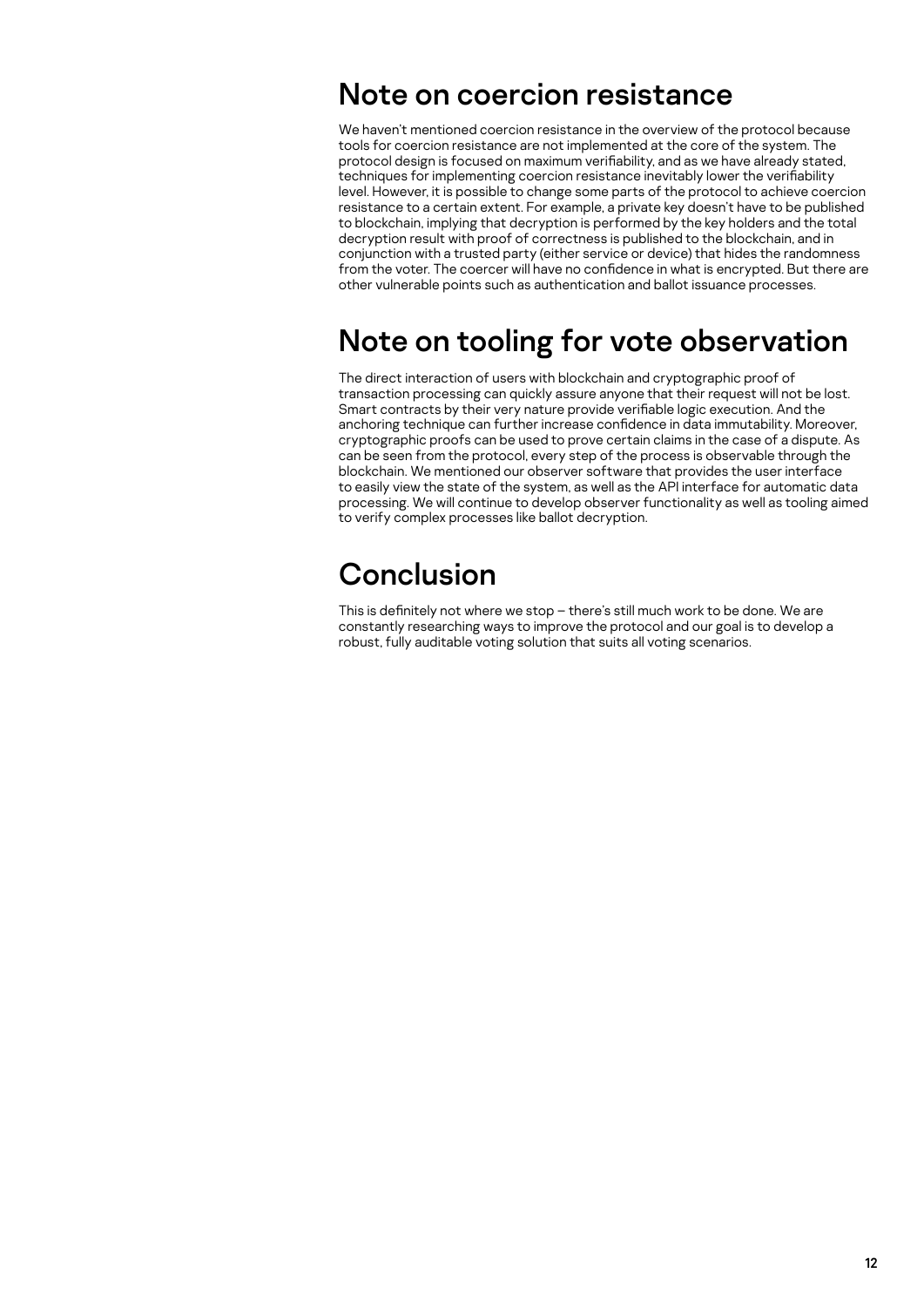## <span id="page-13-0"></span>References

- [1] M.A. Cervero, V. Mateu, J.M. Miret, F. Sebe', J. Valera: "[An Elliptic Curve Based](https://web.ua.es/es/recsi2014/documentos/papers/an-elliptic-curve-based-homomorphic-remote-voting-system.pdf)  [Homomorphic Remote Voting System](https://web.ua.es/es/recsi2014/documentos/papers/an-elliptic-curve-based-homomorphic-remote-voting-system.pdf)" (2014)
- [2] Hossein Hosseini, Behnam Bahrak and Farzad Hessar: "A GOST-like Blind Signature [Scheme Based on Elliptic Curve Discrete Logarithm Problem](https://arxiv.org/pdf/1304.2094.pdf)" (2013)